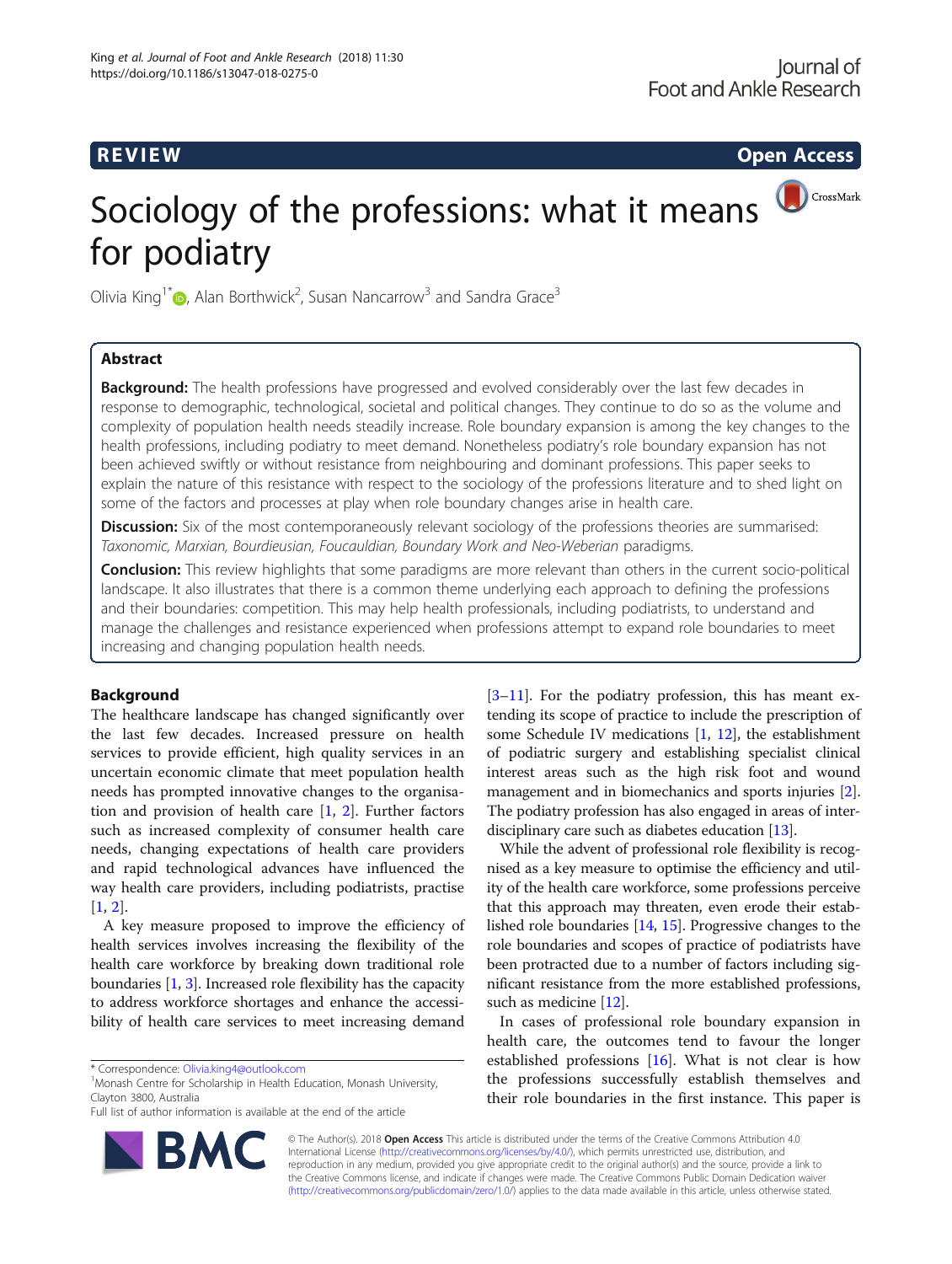concerned with exploring the theoretical approaches to defining the professions and their role boundaries and therefore providing a foundation to understand how role boundary disputes come about at the macro (higher or Government), meso (professional association) and micro (local or workplace) levels.

# Sociology of the professions literature: Contemporaneously relevant theories

The professions are commonly perceived to hold special, higher level knowledge [[4,](#page-6-0) [17](#page-6-0)–[19](#page-6-0)] which is associated with significant social and cultural value [\[9](#page-6-0), [20\]](#page-6-0). They tend to be autonomous, exert a degree of authority within their field [\[21](#page-6-0)] and have access to more opportunities to achieve higher status and social recognition [[4,](#page-6-0) [22](#page-6-0)]. It is natural, therefore, that occupational groups are ambitious to secure a professional identity [\[4](#page-6-0)]. It can be argued that the vast majority of occupational groups hold some degree of unique or special knowledge or skills and yet only some of these occupations become professionalised. This is where the relevance of socio-political processes and influences come into play [[6\]](#page-6-0) and the definition of the professions becomes a highly debated subject [[20](#page-6-0)]. For over six decades now, numerous sociological theorists have documented their perspectives on how the professions have come to be understood [\[23\]](#page-6-0), often building on, or unashamedly deviating from, those posited by others.

This paper explores some of the more pertinent and contemporaneously relevant theories, perspectives or approaches to defining the professions. It is important to take an historical perspective on this subject and consider the foundations laid down by earlier, albeit outdated, theories as well as more prominent ones related to the sociology of the professions.

# Taxonomic (trait and functionalist) approach

The taxonomic approach emerged in the 1950s and is considered the earliest theoretical attempt at defining professions. It has two divisions: the trait and the functionalist. The trait approach to defining the profession was based on a list of core traits and characteristics which distinguished professions from lay occupations [\[24\]](#page-6-0). Under this definition progress toward the idealistic status of a profession was gradual and depended on the attainment of certain traits and qualities typical of professions such as specialist knowledge, expertise, educational qualifications, altruism, rationality and autonomy of practice [\[22](#page-6-0)]. The functionalist division placed greater emphasis on the social value of the professions with a focus on the relationship between the profession and the public and on the functional application of the knowledge and skills held by professionals [\[22](#page-6-0)]. For instance, professions apply their complex knowledge and skills in an altruistic and ethical manner in exchange for remuneration and social rewards such as autonomy [\[25](#page-6-0)–[27\]](#page-6-0). The taxonomic approach has been challenged for its lack of both historical significance and substance, with many critics claiming that the approach represents more of an ideology of the professions than reality [[23](#page-6-0), [27\]](#page-6-0).

# Marxian approach

Marxian perspectives of the professions are based on capitalist relations of production [[22](#page-6-0)]. Marxist writers draw strong links between the professions and their respective locations within the class structure of capitalism described by Marx. Marx delineated the proletariat or working class, the middle class, and the bourgeoisie [\[20,](#page-6-0) [28](#page-6-0)]. Most Marxist writers claim that in one way or another, all professions and occupations within the class structure serve to perpetuate the existence of the class divide, to the benefit of the bourgeoisie [\[27,](#page-6-0) [28](#page-6-0)]. Perspectives vary slightly with respect to the influence of the capitalist class structure, with some emphasising the role of the middle class professions as serving the interests of the dominant bourgeoisie class by way of surveillance [\[29,](#page-6-0) [30\]](#page-6-0). Similarly, other Marxist writers claim that the middle class professions such as engineers, nurses and accountants are a hybrid of the bourgeoisie and the working class, bearing similarities to both. For these writers, the middle class work under and serve the interests of the dominant class in a progressively routinised fashion [\[27,](#page-6-0) [31](#page-6-0), [32](#page-6-0)]. The Marxist approach, although praised for its attention to the macro structural or social context of the professions, has been criticized for its lack of empirical evidence [\[23,](#page-6-0) [27](#page-6-0)].

# Bourdieu's social world

Bourdieu's conceptualised the social world as a symbolic system made up of different lifestyles and status groups. The social world is perceivably double-structured: (1) when viewed objectively, the world appears to be socially structured, with some agents (individuals) and groups of agents in more advantageous positions than others, due to particular properties, traits or characteristics they exhibit; (2) from a subjective point of view, the construction of the world is based on the perceptions and appreciation of the relative power held by different agents. With these two forms of structure, the social world appears to be a natural, stable and common-sense space [[33](#page-6-0)].

Bourdieu objectifies the position of the agents relative to one another within the larger social space [[34,](#page-6-0) [35](#page-6-0)]. The closer that two or more agents are geographically, the more similarities they are likely to share. The rationale for these similarities is cyclic: when living in close proximity to others under similar conditions, agents are invariably shaped and influenced in a very similar way by their shared environment. Agents generate their own conditions and systems which act to perpetuate the homogeneity of their defined area of the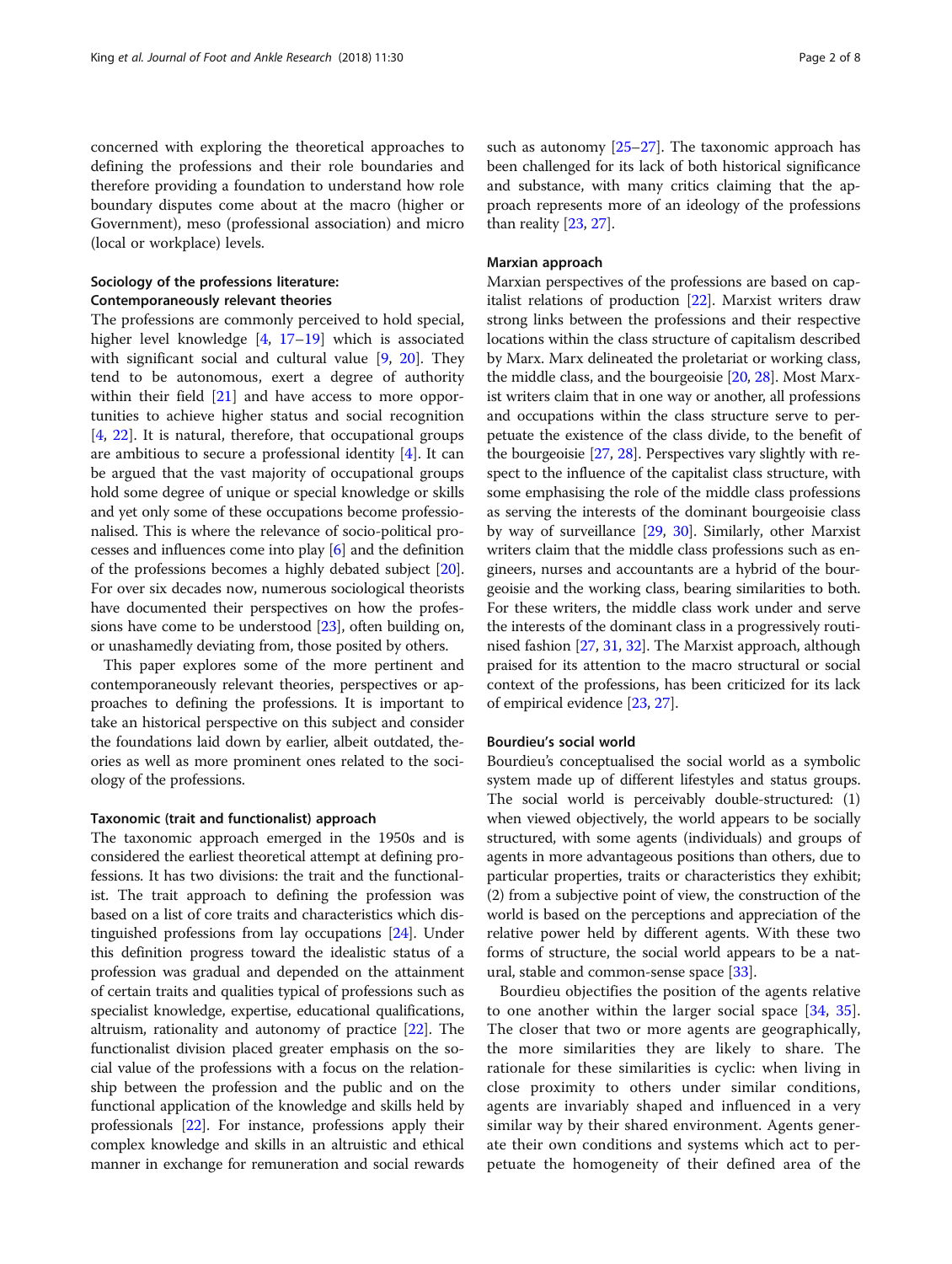social space and the characteristics of those that exist within it [\[33](#page-6-0), [34](#page-6-0)].

#### Capital and habitus

The term 'capital' represents resources of potential value or power, which when mobilised or converted, confer social advantage [\[35\]](#page-6-0). Bourdieu described three species of capital – economic, cultural and social. The distribution of capital among agents or groups of agents provides the framework for the social space [[33,](#page-6-0) [35](#page-6-0)]. The attainment and use of economic capital is self-explanatory. The utility of cultural capital is specific to the social world (culture) in which its value has been established [\[22](#page-6-0)]. Social capital is another form of non-material resource, encompassing skills, knowledge, information and influence which when accessed and deployed within social networks becomes useful. Relationships and networks are seen as vehicles of social capital with different kinds of relationships yielding different outcomes [\[36](#page-6-0)]. Symbolic capital is economic, social or cultural capital when its value is established and recognised as legitimate by agents within the social space [\[33](#page-6-0)].

In the health professions setting, access to and mobilisation of social capital is particularly useful for reproducing existing power dynamics. For instance medical doctors by virtue of their status within the hospital setting have more powerful social networks and other forms of social capital than nurses as shown Huby et al. [\[36](#page-6-0)]. Podiatry's comparative lack of social capital has contributed to the arduous process of establishing podiatric surgery as a specialty [[12,](#page-6-0) [37,](#page-6-0) [38](#page-6-0)].

The social space and the agents within it are influenced and defined by their access to the various forms of capital [[33,](#page-6-0) [35](#page-6-0)]. One's cultural tastes and practices tend to correspond with the type and volume of capital they possess, which outwardly highlights the inequalities between different social groups [\[34](#page-6-0)]. For Bourdieu, habitus is what produces the outward characteristics, traits, cultural tastes and practices by which an agent's position within the social space can be determined. For example, one might be classified on the basis of their accent, the clothes they wear, foods they eat, sports they play, occupation, workplace and so on. The production of a class of habitus or a particular lifestyle is the natural consequence of agents living in close proximity and sharing similar qualities and characteristics. Habitus also provides frames of reference for the perception and appreciation of practices constitutive of a habitus. It therefore acts in a cyclic manner to allow both self-classification and the classification of others and contributes to the making of a world which is self-evident, or as summarised by Bourdieu [[33\]](#page-6-0), 'Habitus thus implies a "sense of one's place" but also a "sense of the place of others"' [33p. 19].

# Symbolic capital and symbolic power struggles

The nature of the social world and the relativity of agents' positions within it indicate that perspectives of the space depend entirely on the point from which the view is taken leaving no scope for an absolute or universal vision of the social world. The social world therefore is a continuous space with no clearly defined boundaries [\[33](#page-6-0)]. While the social world is considered somewhat natural and common-sense to the agents existing within it, the uncertainty arising from its infinite perspectives creates opportunity for struggles to redefine the space and alter the balance of power [[35\]](#page-6-0).

Symbolic power struggles occur when efforts are undertaken by agents or groups of agents to legitimise and impose upon others, particular perspectives of the social world, in which they are seen to hold more power or be of a higher status. These power struggles are considered symbolic because those engaged in them are armed with symbolic capital (economic, cultural or social capital in the form in which it is recognised within a particular social space). The symbolic capital an agent or groups of agents can access has been accumulated through previous power struggles and has dictated their current position within the social space. Power struggles therefore tend to reinforce the relations of power within the social world [[33\]](#page-6-0).

Some forms of symbolic capital, especially cultural capital, are universally recognised. An educational qualification for instance, is a form of cultural capital that can confer a socially recognised title such as 'doctor' or 'surgeon'. These titles are considered to be true titles of symbolic capital and the threat of symbolic power struggles over them is minimal. Moreover, titles that have been legally sanctioned are perceived to be absolute or official and free from the relativity and indeterminacy typical of the social world [[33\]](#page-6-0). Securing state regulation is an example of a means to externally legitimise social capital. It is argued however, that governments and other keepers of bureaucratic authority never hold absolute power and therefore cannot use legislation to impose determinate visions of the social world. Nonetheless, the structure of the health care system is such that those professions with access to 'political elites', such as medicine, have more capacity to mobilise this social capital and thus reproduce existing inequalities, as found by Huby et al. [\[36\]](#page-6-0). Bourdieu's paradigm is still relevant to contemporary studies of the and can be used to explain the hindrances in establishing podiatric surgery in the face of medical resistance.

# Foucault's power-knowledge concept

Foucault has made broad and monumental contributions to many aspects of social theory. His work is considered diverse, complex and because of the many different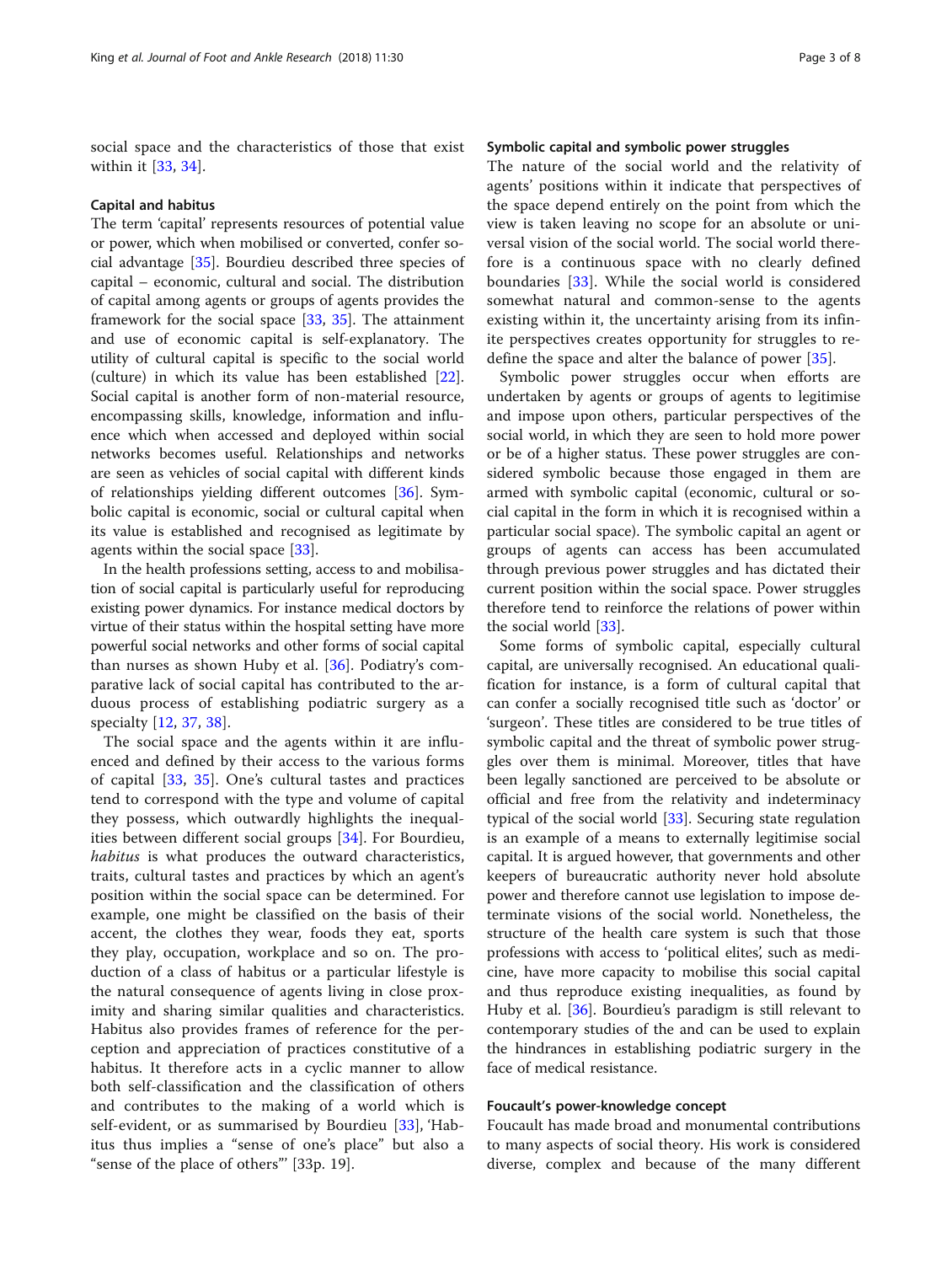Foucault [\[40\]](#page-7-0) described three processes which constitute disciplinary power: hierarchical observation, normalising judgement and examination. Hierarchical observation refers to the systematic review of the object and normalising judgement is the recording of these observations against normal values. The examination process is a combination of observation and normalising judgements. These three processes all contribute to the development of what is to be considered scientific knowledge [[40](#page-7-0)] or new knowledge [[41](#page-7-0)]. This knowledge confers disciplinary power which can be assumed and acted upon in its own right [[21](#page-6-0), [40](#page-7-0)]. For example measuring blood pressure, checking it against the recognised normal range and prescribing treatment if out of this range.

Foucault's account of the conception of medicine is based in part on the medical gaze, which describes how medicine perceived the body by the way it looked or seemed. The gaze also refers to the technique by which the medical profession attained knowledge of the body, the internal organs and tissues, norms and variations [[42\]](#page-7-0). The systematic observation, normalising judgement and examination (i.e. discipline) of individual bodies led to the translation of the body into an object about which medicine professed to have extensive knowledge. This concentration of knowledge meant that individual bodies were viewed as medical cases upon which medicine could act autonomously [\[21\]](#page-6-0).

For Foucault, knowledge was an important technique of power as it provided a basis for the regimes of truth upon which the balance of power is based [[17](#page-6-0), [39](#page-7-0)]. As knowledge changes over time, the balance of power alters and more power is generated. For Foucault, the concepts of power and knowledge were inextricable and expressed as a single entity: power-knowledge [\[40,](#page-7-0) [43](#page-7-0)].

In Nettleton's [[41,](#page-7-0) [44](#page-7-0), [45\]](#page-7-0) Foucauldian analyses of the development of the dental profession, an example of the generation of power-knowledge through the disciplinary techniques of surveillance and monitoring and the normalisation of the mouth and teeth is provided. The virtual separation of the mouth from the body facilitated the development of new and extensive knowledge of the mouth and teeth [[44\]](#page-7-0), an area which appears 'naturally isolated and self-contained' [[21\]](#page-6-0). This isolation of the mouth and teeth enabled them to be viewed as an object upon which the dental discourse is based [[22\]](#page-6-0). Through her examination of dentists, Nettleton [[41,](#page-7-0) [44](#page-7-0), [45\]](#page-7-0) demonstrated that it was dentistry itself which created the need for people to obtain dental care. The emergence of

the dental profession provides an apt example of Foucault's philosophy related to the nature of modern society; where individuals are subject to, and disciplined by, knowledge which arose in a manner which is historically unclear [[22\]](#page-6-0).

Foucault's conceptualisations of disciplinary power, power techniques and power-knowledge are still significant to contemporary studies of the professions where power is exerted on the basis of disciplinary or profession-specific knowledge. Podiatry's supreme knowledge of the foot appears insufficient to gain the level of power over this anatomical area as that held by dentistry over the mouth and teeth. While the establishment of podiatric biomechanics has contributed to podiatry's disciplinary power, it has been difficult to demonstrate that the foot has the same level of significance as the mouth and teeth [\[46](#page-7-0), [47](#page-7-0)].

#### Fournier's boundary work

Fournier [\[21](#page-6-0)] described boundary work as a two-part process: the constitution of a self-defined and independent knowledge base and then the labour of division to construct and maintain the profession's role boundaries. By delineating an independent and self-contained area of knowledge, professions construct a field which appears to have a natural basis. The aspiring professions then claim expertise in the field, exercising authority and exclusivity. This field needs to be defined by clear boundaries that are expandable with time and ongoing effort [[6,](#page-6-0) [21\]](#page-6-0). Fournier [[21\]](#page-6-0) drew upon Foucault's disciplinary knowledge and disciplinary power concepts to describe the process of creating the professional field. The process of establishing a field of expertise is an act of creation and not revealing. In other words, the field does not reflect a naturally occurring phenomenon but rather one that is created by the profession itself and expanded over time [[21\]](#page-6-0).

The second component of boundary work is the ongoing effort to create and maintain professional boundaries. For this part Fournier [[21\]](#page-6-0) drew upon Weber's [[48\]](#page-7-0) social closure concept and described three types of boundaries that are constructed and maintained. The first are the inter-professional boundaries which serve to distinguish and protect the jurisdictions of the various professions. The construction of the boundaries between the professions is a competitive and ongoing process, given that professional jurisdictions are malleable and expandable [[21\]](#page-6-0).

The second boundary location is between the profession and the client. These boundaries rely upon the profession creating a degree of dependence of the client on them or their service. Professions can achieve this is by ensuring that only those with relevant educational credentials can access and decipher it professional knowledge [[21](#page-6-0)]. In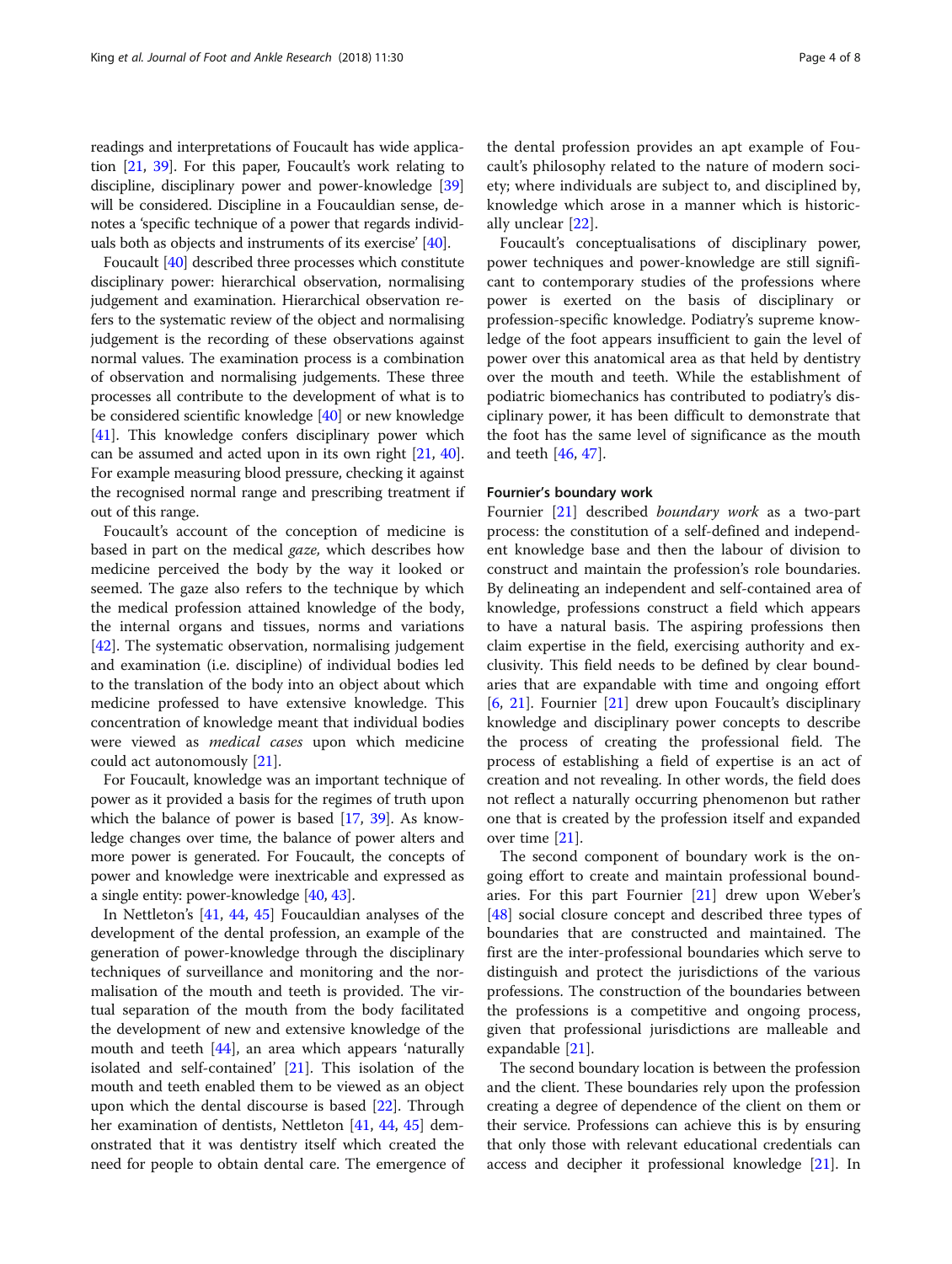Jamous and Pelloile's [\[49\]](#page-7-0) analysis of the French medical profession, they proposed a definition of the professions based on the ratio of indeterminacy and technicality constituting their occupational knowledge and practices. Indeterminacy refers to the non-discrete qualities held by professionals, enabling them to competently utilise their professional judgement and tacit knowledge. Technicality refers to the concrete knowledge and skills constituting an occupational role which can be codified, communicated, taught and learned [\[49](#page-7-0)–[52](#page-7-0)]. A high indeterminacy-technicality ratio creates a sense of mystery and imprecision about the professional knowledge and serves to highlight the indispensability of professional intuition [\[21](#page-6-0), [49](#page-7-0), [50\]](#page-7-0).

The third boundary lies between the profession and the market. This boundary relies on the notion that the professions are concerned with contributing to public good, rather than self-interests, and that their services are provided rather than sold. Owing to their unique scientific knowledge, professions are accountable to internal standards, such as codes of ethics, rather than to the market or the government. This internal accountability contributes to the creation of boundaries that separate and effectively protect professions from the market [\[21\]](#page-6-0).

Boundary work as a concept remains relevant to studies of the professions in the current socio-political climate. Key aspects of podiatry's boundary work have been in distancing itself from its ancestor, chiropody, and in emphasising its clinical subspecialties such as the diabetic foot, biomechanics and surgery [\[2](#page-6-0), [47\]](#page-7-0).

# Neo-Weberian (social closure) theory

Neo-Weberian perspectives of the professions emerged in the late-1960s. The concept of social closure is employed to describe how aspiring and established professions secure and protect their role boundaries and the benefits associated with their professional status by monitoring and limiting entry into their occupational group [\[6](#page-6-0), [38,](#page-6-0) [53,](#page-7-0) [54](#page-7-0)]. Through a neo-Weberian lens, the professions are highly motivated by benefits such as status, power and income and are competing with one another to secure these benefits in an ever-changing, interdependent social arena [\[4](#page-6-0), [6](#page-6-0), [28,](#page-6-0) [54,](#page-7-0) [55](#page-7-0)]. This approach acknowledges socio-political influences at the macro level and the dynamic nature of the professions [[6,](#page-6-0) [23,](#page-6-0) [54\]](#page-7-0).

Among the many proponents of Weber's [[56\]](#page-7-0) social closure theory are Freidson, Parkin, Witz, Larson, Larkin, Abbott and Saks. Freidson's early work [[57](#page-7-0)–[59](#page-7-0)] established the theory of medical dominance and the notion that medicine's enduring autonomy over its own work also enabled it to control the division of health care labour more broadly, including the work and role boundaries of the other health professions [[59](#page-7-0)]. Parkin introduced the term occupational closure [[50\]](#page-7-0) which he defined as the process by which 'social collectives seek to maximise rewards by restricting access to resources and opportunities to a limited circle of eligibles' (p. 44, [\[60](#page-7-0)]).

Larson [\[29,](#page-6-0) [61\]](#page-7-0), drew on Marxist concepts such as capitalism and the location of the occupations in terms of the structures of production, in her exploration of the strategies of social closure undertaken by aspiring Professions. *Larson* also drew upon Jamous and Peloille's [[49](#page-7-0)] indeterminacy-technicality ratio in her exploration of the ideology of professionalism. She explored the relevance of maintaining high levels of indeterminate professional qualities, relative to the skills and knowledge which can be codified, taught and learned in terms of rules. Indeterminate qualities, or those that 'escape rules' (p 41, [[52](#page-7-0)]), cannot rationalised or defined as a competency [[3](#page-6-0)].

Larkin [\[25](#page-6-0)] applied the professional dominance concept to his model of occupational imperialism which refers to the inter-occupational dynamics evident as the occupations attempt to secure their status and 'mould the division of labour to their own advantage' (p.15, [[25\]](#page-6-0)). In the context of medical dominance, the professional projects of four non-medical health occupations were explored. He illustrated the strategies deployed by these groups in a bid to manipulate the division of medical labour, often by extending their role boundaries and securing higher income, status and power [\[25\]](#page-6-0). Larkin described the work of both dominant and subordinate occupations in the negotiation of their interprofessional role boundaries. His work illustrated how a degree of professional autonomy can be attained by deploying strategies of closure, developing and maintaining strategic relationships and by influencing various processes within the division of health.

Abbott [[62\]](#page-7-0) emphasised the importance of securing an 'occupational jurisdiction' and the inevitability of disputes between professions to maintain control over their jurisdiction [\[5](#page-6-0)]. It is these perpetual disputes as well as the ever-changing social climate and technological advances that render professional boundaries and jurisdictions fluid and dynamic [[6,](#page-6-0) [23,](#page-6-0) [63\]](#page-7-0).

#### Forms and strategies of closure

Parkin [[60](#page-7-0)] described two forms of closure: exclusion and usurpation [\[27](#page-6-0), [50](#page-7-0), [53\]](#page-7-0). Tactics of exclusionary closure seek to secure particular benefits associated with being a part of given social group by excluding and disempowering other groups effectually delineating inand out-siders (Parkin, 1979). Usurpationary closure is exercised in an upward direction by a subordinate group, in an attempt encroach on the territory of a socially defined superior group [[6,](#page-6-0) [25](#page-6-0), [27,](#page-6-0) [64](#page-7-0)]. Dual closure tactics are implemented by a profession seeking to establish and expand its role boundaries by taking measures to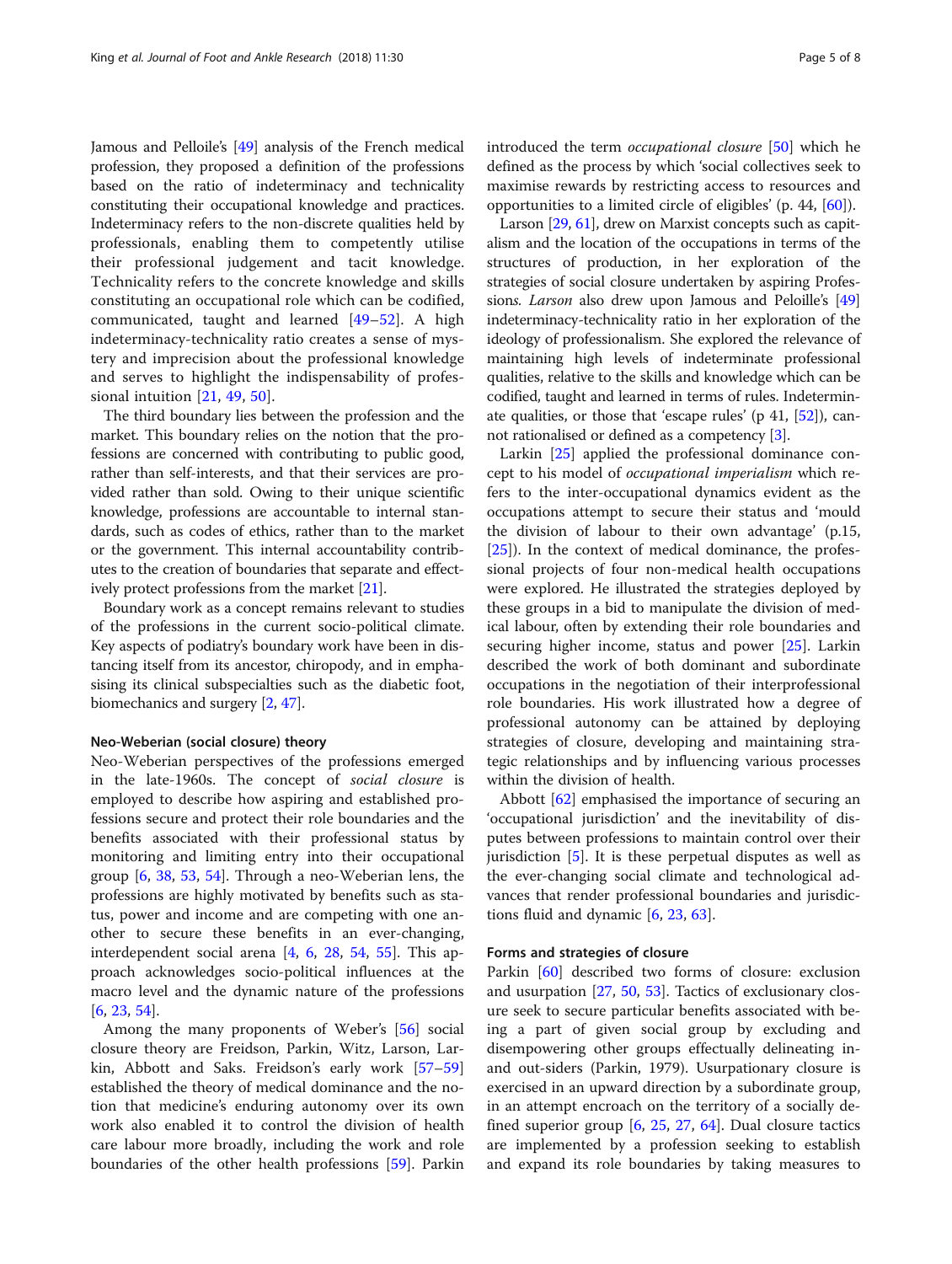both exclude outsiders from their territory and encroach on that of superior professions [[23](#page-6-0), [54](#page-7-0), [60](#page-7-0)].

In Witz' [\[50](#page-7-0)] analysis of the gendered politics of the health care division of labour, she explored the strategies implemented by the male-dominated medical profession and the female-dominant nursing/midwifery profession. Witz elaborated Parkin's [[60](#page-7-0)] two part model of occupational closure, to include four distinct forms: exclusionary; demarcationary; inclusionary; and dual closure.

Strategies of occupational closure can be broadly categorised as credentialist and legalistic in nature [\[9](#page-6-0), [25,](#page-6-0) [50,](#page-7-0) [60](#page-7-0)]. Credentialist strategies of occupational closure involve the use of educational certificates, formal qualifications and processes of accreditation as mechanisms to monitor a field of expertise and limit access to employment opportunities [[50,](#page-7-0) [60,](#page-7-0) [61](#page-7-0)]. Credentialist strategies seek to control the supply of qualified individuals into a profession. Implementing and managing systems of education and credentialling constitutes a very powerful form of exclusionary closure, as it serves to restrict the admission of individuals into an occupation, thereby preserving and even enhancing the market value of the service [\[60](#page-7-0)].

The relevance of knowledge to the definition of the professions has been discussed by a number of neo-Weberian authors. Abbott [[62](#page-7-0)] elucidated the process of abstraction of professional knowledge and claimed that this is key to the construction and maintenance the boundaries between occupational groups, and to the endurance of the professions. Freidson [\[18\]](#page-6-0) highlighted formal education as a requirement to secure employment is a hallmark feature of a profession. Larson  $[61]$  noted the importance of establishing a clear link between education and vocation [[50](#page-7-0)]. Parkin [[60](#page-7-0)] described the strategies deployed by the aspiring and established professions to limit and control the type and number of individuals eligible to undertake educational courses which prepare individuals to provide professional services.

Legalistic strategies of exclusion are considered the most powerful [\[9](#page-6-0), [22,](#page-6-0) [25,](#page-6-0) [27,](#page-6-0) [50](#page-7-0), [54](#page-7-0), [65](#page-7-0)]. By securing legislation protecting part of a profession's role such as their title or a particular skill, task or competency such as prescribing, the profession can legitimately claim an area of practice exclusively their own. This enables professions to monopolise a task domain and confers safety and security from the competitive marketplace [\[25,](#page-6-0) [57,](#page-7-0) [58](#page-7-0), [60](#page-7-0)]. Legalistic closure affords a sense of autonomy and self-regulation for the profession, reducing its amenability to external interference and scrutiny [\[60\]](#page-7-0).

The most common and visible legalistic strategy of closure is professional licensure or registration which is achieved only upon securing government support. Licensure legitimises professional boundaries and facilitates the exclusive access for eligible individuals to work in a

particular role and use the associated title [\[18](#page-6-0)]. The medical profession provides an apt example of the successful implementation of legalistic strategies of occupational closure. The passage of the Medical Registration Act of 1858 marked the birth of the modern medical profession in the United Kingdom and the beginning of its exclusive relationship with the Government, in which it benefited from unequivocal legitimacy [[28](#page-6-0), [50](#page-7-0), [65](#page-7-0)]. It was the Medical Registration Act which gave legal substance to the term, qualified medical practitioner ( $[50]$ , 74, p.). The successful implementation of state-endorsed registration and further legislation has enabled the medical profession to achieve a strong sense of autonomy, sovereignty [[58](#page-7-0)] and authority over many health care practices, including pre-scribing [[12](#page-6-0), [38\]](#page-6-0). The medical profession has effectively controlled the health care division of labour, with its unique capacity to determine its own role boundaries as well as those of the health occupations lower on the hierarchy  $[6, 9, 25, 28, 37, 65]$  $[6, 9, 25, 28, 37, 65]$  $[6, 9, 25, 28, 37, 65]$  $[6, 9, 25, 28, 37, 65]$  $[6, 9, 25, 28, 37, 65]$  $[6, 9, 25, 28, 37, 65]$  $[6, 9, 25, 28, 37, 65]$  $[6, 9, 25, 28, 37, 65]$  $[6, 9, 25, 28, 37, 65]$  $[6, 9, 25, 28, 37, 65]$  $[6, 9, 25, 28, 37, 65]$  $[6, 9, 25, 28, 37, 65]$  $[6, 9, 25, 28, 37, 65]$ . While the security afforded by legally enshrined occupational closure is not absolute [[9](#page-6-0), [21](#page-6-0), [22,](#page-6-0) [62\]](#page-7-0), Government-endorsed registration remains a key strategy for the emerging health professions, [[65](#page-7-0)]. .

Neo-Weberian approaches can facilitate enlightening empirical studies of the professions. It allows for empirical investigation of the current state of the professions as well as an exploration of the history and socio-political context in which the professions emerged [\[27](#page-6-0)]. A neo-Weberian approach can be used to analyse the protracted process by which podiatry has relatively recently extended its scope of practice in the area of non-medical prescribing [[12](#page-6-0)]. Strategies of exclusionary closure deployed by medicine have hindered, although not prevented, podiatry's efforts to secure prescribing rights. In the Australian context appropriately endorsed podiatrists are able to prescribe some Schedule 2, 3, 4 and 8 medications, however these prescriptions are not considered under the Pharmaceutical Benefits Scheme [[66](#page-7-0)]. This poses the final barrier to podiatrist prescribers and is largely the result of resistance from the Australian Medical Association [[12](#page-6-0)].

# Conclusion

This paper has briefly summarised six of the most comprehensively documented approaches to defining and exploring the professions. Taxonomic and Marxist approaches have been widely criticised and therefore not used in contemporaneous studies of the professions. Bourdieu's conceptualisation of the *social world*, Foucault's power-knowledge concept, Fournier's boundary work and neo-Weberian social closure theory each illuminate two phenomena: the dynamic nature of the professions and their boundaries, which are susceptible to changing social influences and processes; and the inevitability of role boundary competition. Whether referred to as symbolic power struggles as in Bourdieu [[33](#page-6-0)], boundary work as in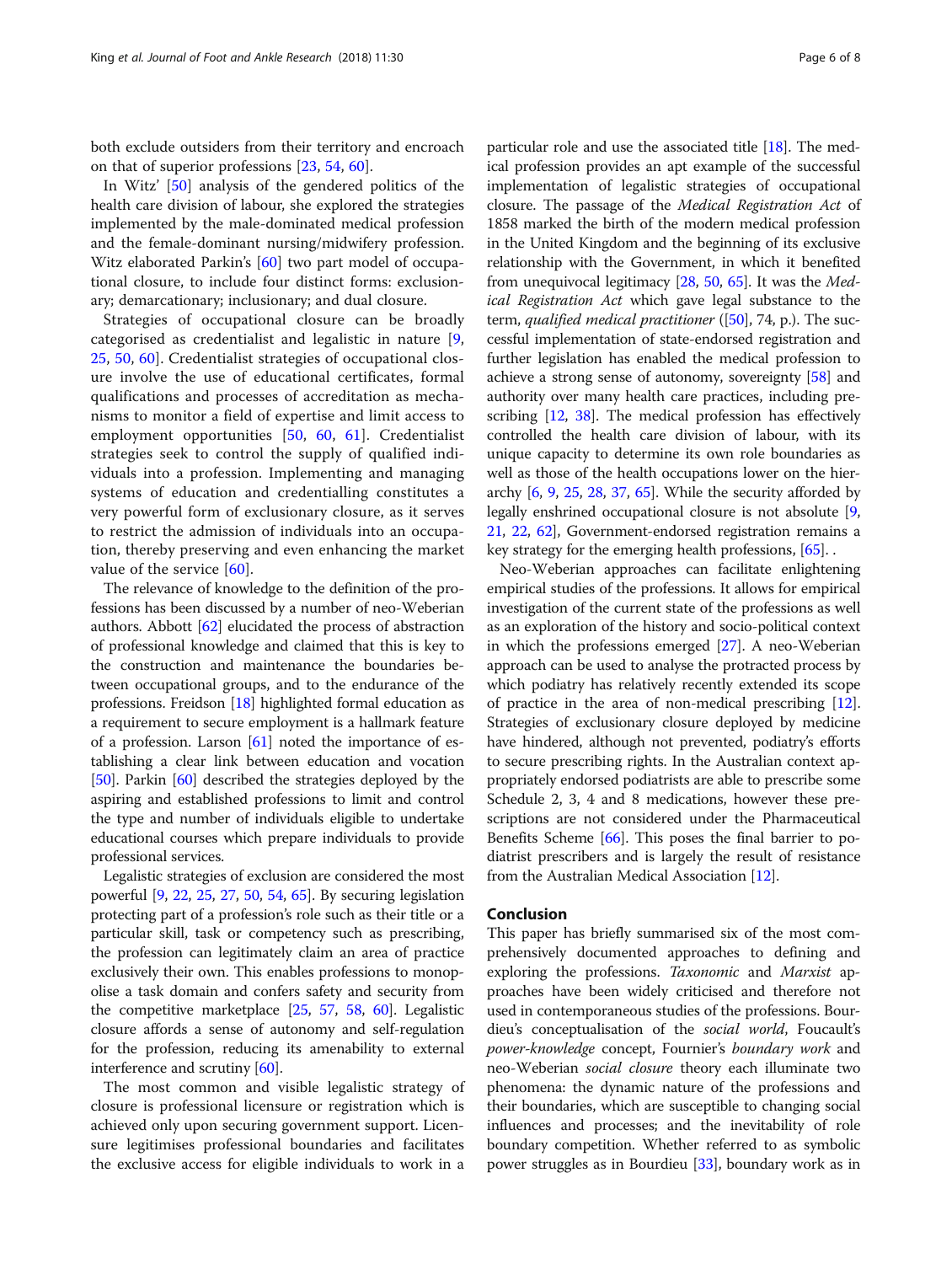<span id="page-6-0"></span>Fournier [21], disciplinary power or power-knowledge as in Foucault [[40](#page-7-0)] or for the neo-Weberian writers, social closure [23], there is an emphasis on the competition or contestation between two or more occupations or professions.

Understanding the relevance of role boundary competition and contestation in the context of health care may help the health professions, such as podiatry, rationalise the struggles inherent in their quests to either work to full scope or expand scope of practice. It is acknowledged that the health professions are primarily genuinely interested in maximising the workforce and its capacity to meet the ever-increasing population health demand however battles to secure professional jurisdiction are inevitable. With this knowledge, professions may be less discouraged in the face of interprofessional resistance and better able to negotiate role boundary issues at the macro, meso and micro levels.

#### Funding

OK was a PhD student and was the recipient of a scholarship from the Services for Australian Rural and Remote Allied Health. No specific funding has been provided to carry out this review.

#### Availability of data and materials

The documents and records used for this analysis are fully referenced.

#### Authors' contributions

OK undertook the review with input and guidance from AB. OK wrote the initial draft. SN and SG guided the initial ideas and supervised the design and conduct of the PhD research. All authors reviewed the paper prior to submission. All authors read and approved the final manuscript.

#### Ethics approval and consent to participate

None required as the research method was a review of the literature.

#### Consent for publication

Not applicable.

#### Competing interests

The authors declare that they have no competing interests.

#### Publisher's Note

Springer Nature remains neutral with regard to jurisdictional claims in published maps and institutional affiliations.

#### Author details

<sup>1</sup> Monash Centre for Scholarship in Health Education, Monash University, Clayton 3800, Australia. <sup>2</sup>University of Southampton, Highfield, Southampton SO17 1BJ, UK. <sup>3</sup>Southern Cross University, Military Drive, Lismore 2480, Australia.

# Received: 30 April 2018 Accepted: 7 June 2018 Published online: 14 June 2018

#### References

- 1. Gilheany MF, Borthwick AM. Recent developments in podiatric prescribing in the UK and Australia. J Foot Ankle Res. 2009;2(1):37.
- 2. Borthwick AM, et al. Achieving professional status: Australian podiatrists' perceptions. J Foot Ankle Research. 2009;2(1):1.
- 3. Nancarrow SA. Six principles to enhance health workforce flexibility. Hum Resour Health. 2015;13(1):1.
- 4. Currie G, Finn R, Martin G. Professional competition and modernizing the clinical workforce in the NHS. Work, Employ Soc. 2009;23(2):267–84.
- 5. Bach S, Kessler I, Heron P. Role redesign in a modernised NHS: the case of health care assistants. Hum Resour Manag J. 2008;18(2):171–87.
- 6. Nancarrow SA, Borthwick AM. Dynamic professional boundaries in the healthcare workforce. Sociol Health Illn. 2005;27(7):897–919.
- 7. Dierick-van Daele ATM, et al. Critical appraisal of the literature on economic evaluations of substitution of skills between professionals: a systematic literature review. J Eval Clin Pract. 2008;14(4):481–92.
- 8. Productivity Commission Australia's Health Workforce Research Report 2005. 9. Martin, G.P., Interprofessional boundaries. The Wiley Blackwell encyclopedia
- of health, illness, behavior, and society, 2014. 10. Coombs M, Ersser SJ. Medical hegemony in decision-making–a barrier to
- interdisciplinary working in intensive care? J Adv Nurs. 2004;46(3):245–52.
- 11. Nancarrow SA, et al. Ten principles of good interdisciplinary team work. Hum Resour Health. 2013;11(1):19.
- 12. Borthwick AM, et al. Non-medical prescribing in Australasia and the UK: the case of podiatry. J Foot Ankle Res. 2010;3(1):1.
- 13. King O, et al. Diabetes educator role boundaries: a documentary analysis. J Foot Ankle Res. 2017;20
- 14. MacNaughton K, Chreim S, Bourgeault IL, Role construction and boundaries in interprofessional primary health care teams: a qualitative study. BMC Health Serv Res. 2013;13 486–486
- 15. Kilpatrick K, et al. Boundary work and the introduction of acute care nurse practitioners in healthcare teams. J Adv Nurs. 2012;68(7):1504–15.
- 16. King O, et al. Contested professional role boundaries in health care: a systematic review of the literature. J Foot Ankle Res. 2015;8(1):1.
- 17. Brante T. Professional fields and truth regimes: in search of alternative approaches. Comp Sociol. 2010;9(6):843–86.
- 18. Freidson, E., Professional powers: A study of the institutionalisation of formal knowledge. 1986, Chicago and London: Chicago: University of Chicago Press.
- 19. Larson, M.S., In the matter of experts and professionals, or how impossible it is to leave nothing unsaid. The formation of professions: knowledge, state and strategy, 1990: p. 24–50.
- 20. Allsop, J. and M. Saks, Regulating the health professions. 2003: Sage.
- 21. Fournier V. Boundary work and the (un) making of the professions. In: I Malin, Nigel (red) Professionalism, Boundaries and the Workplace. Florence, KY: Routhledge; 2000.
- 22. Macdonald, K.M., The Sociology of the Professions: SAGE Publications. 1995: Sage
- 23. Saks M. Defining a profession: the role of knowledge and expertise. Prof Professionalism. 2012;2(1)
- 24. Carr -Saunders, S.A.M. and P.A. Wilson, The Professions. 1933.
- 25. Larkin, G., Occupational monopoly and modern medicine. 1983: Taylor & Francis.
- 26. Parsons, T., The structure of social action; a study in social theory with special reference to a group of recent European writers. 1968: Talcott Parsons.
- 27. Saks M. Removing the blinkers? A critique of recent contributions to the sociology of professions. Sociol Rev. 1983;31(1):3–21.
- 28. Saks M. Regulating the English healthcare professions: zoos, circuses or safari parks? J Prof Organ. 2013;
- 29. Larson MS. The rise of professionalism. Berkeley. University of California Press. Maister, DM (1986):"the thee Es of the professional life". J Manag Consult. 1977;3:2–39.
- 30. Poulantzas, N.A. and D. Fernbach, Classes in contemporary capitalism. 1975: NLb London.
- 31. Johnson, T., The professions in the class structure. 1977.
- 32. Braverman H. Labour and monopoly capital: the deregulation of work in the twentieth century. New York & London: Monthly Review Press; 1974.
- 33. Bourdieu P. Social space and symbolic power. Sociol Theor. 1989;7(1):14–25.
- 34. Veenstra G. Social space, social class and Bourdieu: health inequalities in British Columbia, Canada. Health Place. 2007;13(1):14–31.
- 35. Flemmen M. Putting Bourdieu to work for class analysis: reflections on some recent contributions. Br J Sociol. 2013;64(2):325–43.
- 36. Huby G, et al. Beyond professional boundaries: relationships and resources in health services' modernisation in England and Wales. Sociol Health Illn. 2014;36(3):400–15.
- 37. Bacon D, Borthwick AM. Charismatic authority in modern healthcare: the case of the 'diabetes specialist podiatrist'. Sociol Health Illn. 2013;35(7):1080–94.
- 38. Borthwick A. Occupational imperialism at work: the case of podiatric surgery. Br J Podiatry. 2001;4(3):70–9.